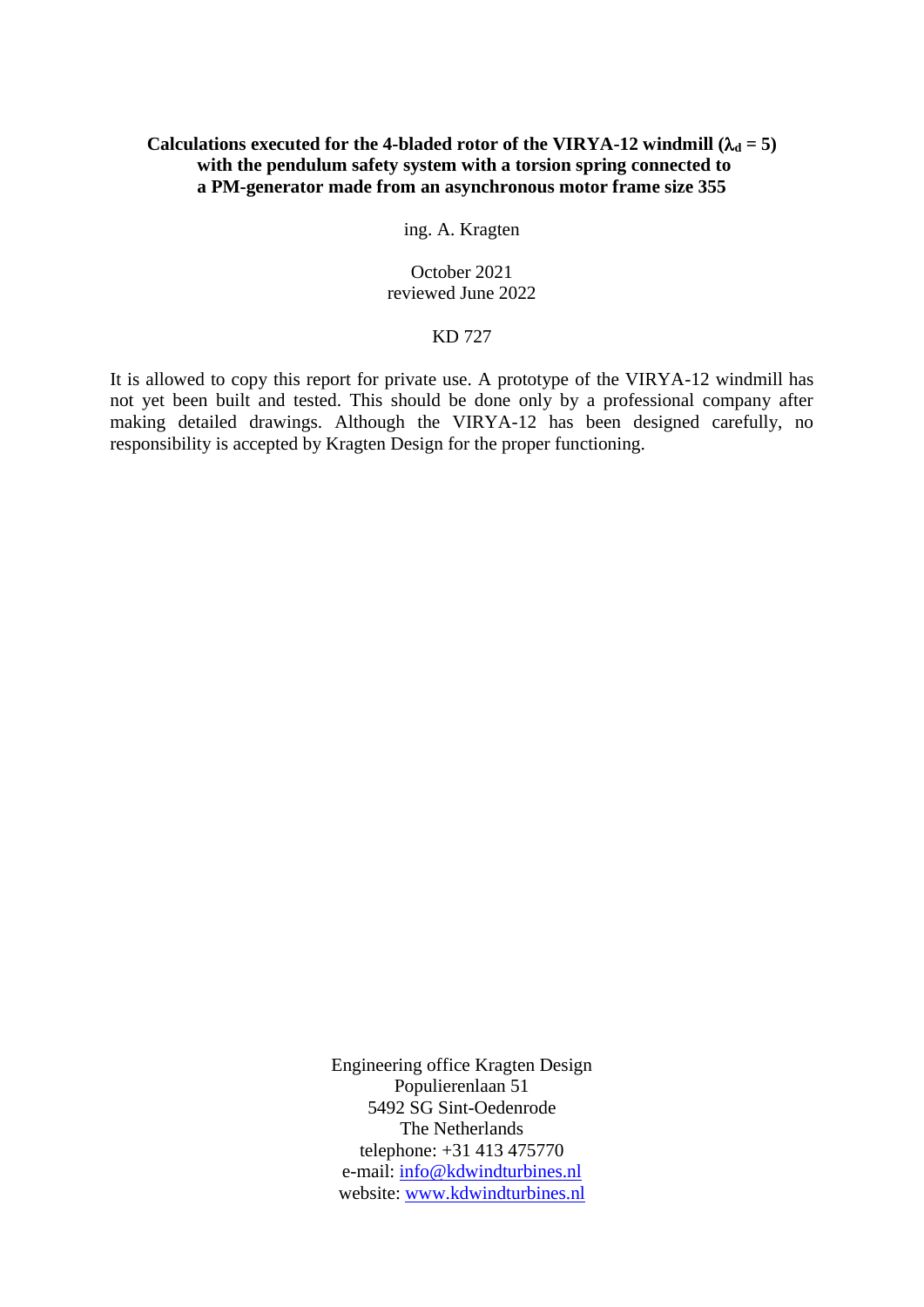| Contains       |                                                                         |    |  |  |  |
|----------------|-------------------------------------------------------------------------|----|--|--|--|
| $\mathbf{1}$   | Introduction                                                            | 3  |  |  |  |
| $\overline{2}$ | Description of the rotor of the VIRYA-12 windmill                       | 3  |  |  |  |
| 3              | Calculations of the rotor geometry                                      | 5  |  |  |  |
| 4              | Determination of the $C_p$ - $\lambda$ and the $C_q$ - $\lambda$ curves | 6  |  |  |  |
| 5              | Determination of the P-n curves and the optimum cubic line              | 7  |  |  |  |
| 6              | Estimation of the generator characteristics and the $P_{el}$ -V curve   | 9  |  |  |  |
| 7              | Checking if the wind turbine is large enough for the project            | 11 |  |  |  |
| 8              | Description of the PM-generator                                         | 12 |  |  |  |
| 8              | References                                                              | 13 |  |  |  |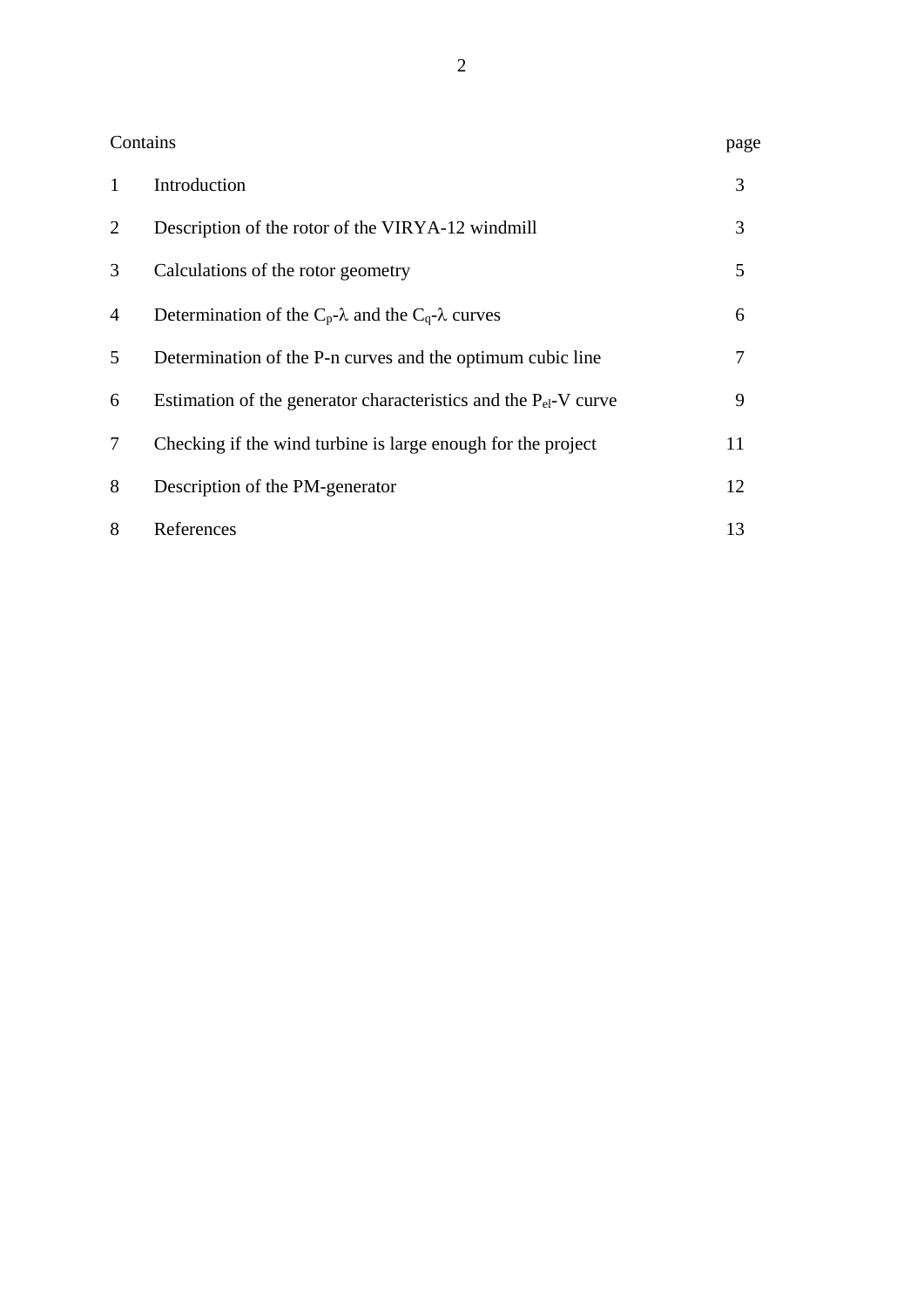#### **1 Introduction**

In the Dutch report: "Ideeën over de realisatie van dertig bouwpercelen en één middelgrote windturbine in Boskant" (ref. 1), a plan for 30 houses and one DWD-18 wind turbine is described. Each house has twenty-two, 300 W peak solar panels. The DWD-18 wind turbine has a rotor diameter of 18 m and a tower height of about 24 m.

In chapter 5, alternative 1 of this report, an alternative roof is described with a roof angle of 30° in stead of 45° such that thirty-three solar panels can be used on each house. This will give an output which is 50 % higher and the wind turbine which is used to supply the shortage of energy in the winter months, can therefore be smaller. Calculations given in chapter 7 show that a wind turbine with a rotor diameter of 12 m at a 24 m high tower is just large enough for the heat pump if each house has thirty-three, 300 W peak solar panels.

A problem with using a wind turbine close to houses is the noise production and the visual acceptance. 4-bladed rotors of traditional Dutch windmills have a large acceptance even if they have a rotor diameter of about 25 m. So this is the main reason why the rotor has four blades. A technical advantage of four blades is that two opposite blades can be mounted on the same connecting strip and so no welded spoke assembly is required.

The noise production is very much dependent on the tip speed and the tip speed is proportional to the design tip speed ratio  $\lambda_d$ . To minimise noise production, a rather low design tip speed ratio  $\lambda_d = 5$  has therefore been chosen. The rotor will have wooden blades and wood also has a sound damping influence.

The generator will be direct drive so there will be no noise of a gear box. The generator will be made of the largest standard 6-pole asynchronous motor with frame size 355. This motor has a 100 mm shaft which seems strong enough for a rotor with a diameter of 12 m if the wind turbine is provided with a proper safety system which limits the rotational speed, the thrust and the gyroscopic moment. The generator has a stator with 72 slots and an armature with 68 poles and is described in chapter 8.

The wind turbine will be equipped with the pendulum safety system with a torsion spring. This safety system is described in report KD 439 (ref. 2). Some specific calculations for the VIRYA-10 rotor are given in chapter 6 of KD 439. The calculations for a rotor with a diameter of 12 m are similar and it is assumed that the  $\delta$ -V curve is the same. It is also assumed that a double vane is used to keep the rotor in the wind.

The generator has a 3-phase winding which is rectified in star (for rectification see report KD 340 ref. 3). The generator is grid connected by a 3-phase inverter. Selection of the correct rectifier and the correct inverter is out of the scope of this report. There is no wire from the windmill to each single house but it is assumed that the value of the energy production of the windmill is divided evenly over 31 houses and that this energy production reduces the energy which has to be bought.

The VIRYA-12 will have a free standing tubular tower with a height of 24 m. So the highest point of the rotor is  $24 + 6 = 30$  m and the lowest point is  $24 - 6 = 18$  m.

### **2 Description of the rotor of the VIRYA-12 windmill**

The 4-bladed rotor of the VIRYA-12 windmill has a diameter  $D = 12$  m and a design tip speed ratio  $\lambda_d = 5$ . The rotor has blades with a constant chord and no twist and is provided with a Gö 711 airfoil. This airfoil is described in report KD 285 (ref. 4). A blade is made out of a wooden plank with dimensions of  $83.2 * 560 * 5600$  mm. The airfoil is made over the whole blade length. The blade has no twist so the blade angle  $\beta$  is the same for the whole blade.

For the VIRYA-12 it is assumed that two opposite blades are connected to each other by a steel strip with a width of 250 mm, a thickness of 20 mm and a length of 2000 mm. The two strips are connected to a square hub with four bolts M20 and a central bolt M24.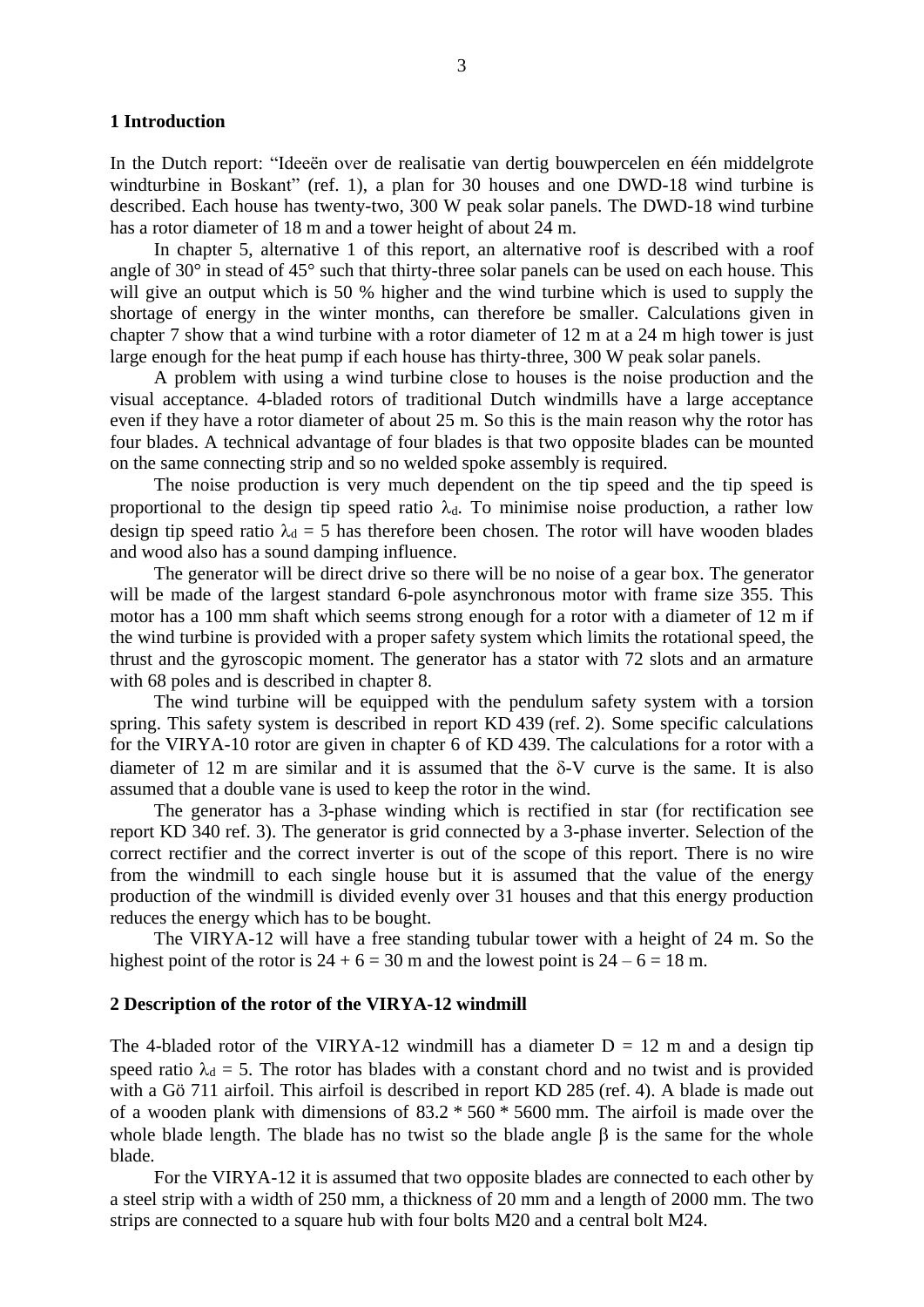Each strip is twisted 9° right hand in between  $r = 125$  mm and  $r = 400$  mm to give the blade the correct blade angle. The strips are galvanised. The overlap in between a blade and a strip is 600 mm which results in a free blade length of 5 m. The blades are connected to the strip by three bolts M24 and six nuts M24. A cambered stainless steel sheet size 600 \* 80 \* 5 mm is placed under the bolt heads to prevent damage of the wood when the bolts are tightened. The rotor is balanced by adding balance weights under the connecting bolts. A sketch of the VIRYA-12 rotor is given in figure 1.

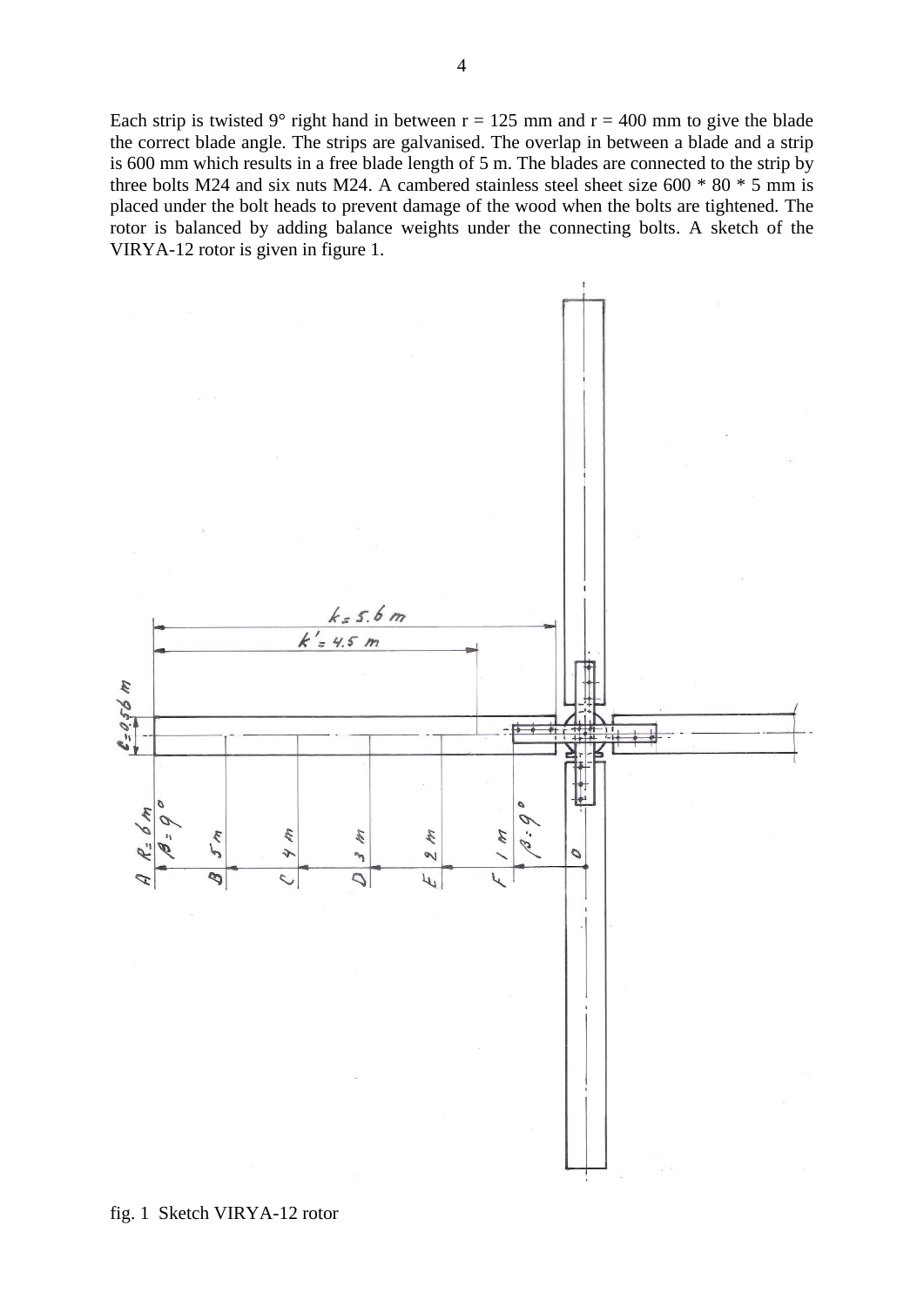### **3 Calculation of the rotor geometry**

The rotor geometry is determined using the method and the formulas as given in report KD 35 (ref. 5). This report (KD 727) has its own formula numbering. Substitution of  $\lambda_d = 5$  and  $R = 6$  m in formula (5.1) of KD 35 gives:

$$
\lambda_{\rm rd} = 0.8333 * r \tag{1}
$$

Formula's (5.2) and (5.3) of KD 35 stay the same so:

$$
\beta = \phi - \alpha \tag{2}
$$

$$
\phi = 2/3 \arctan 1 / \lambda_{\rm rd} \qquad (°)
$$
 (3)

Substitution of  $B = 4$  and  $c = 0.56$  m in formula (5.4) of KD 35 gives:

$$
C_1 = 11.220 \, r \, (1 - \cos \phi) \tag{4}
$$

Substitution of  $V = 5$  m/s and  $c = 0.56$  m in formula (5.5) of KD 35 gives:

$$
R_{\rm e r} = 1.868 * 10^5 * \sqrt{(\lambda_{\rm r} d^2 + 4/9)} \qquad (-)
$$
 (5)

The blade is calculated for six stations A till F which have a distance of 1 m of one to another. Cross section F corresponds to the end of a strip. The blade has a constant chord and the calculations therefore correspond with the example as given in chapter 5.4.2 of KD 35. This means that the blade is designed with a low lift coefficient at the tip and with a high lift coefficient at the root.

First the theoretical values are determined for  $C_l$ ,  $\alpha$  and  $\beta$  and next  $\beta$  is linearised such that the twist is constant and that the linearised values for the outer part of the blade correspond as good as possible with the theoretical values. The result of the calculations is given in table 1.

The aerodynamic characteristics of the Gö 711 airfoil are given in report KD 285 (ref. 4). This airfoil is flat over 97.5 % of the chord and is therefore easy to manufacture. A disadvantage of this airfoil is that it has been measured only for a rather high Reynolds value of  $4 * 10^5$ . But as the VIRYA-12 has a rather large chord, this is no problem. The Reynolds values for the stations are calculated for a wind speed of 5 m/s because this is a reasonable wind speed for a windmill which is used in areas with moderate wind speeds

| sta-          |                | $\mathcal{N}_{\text{rd}}$ | $\Phi$           | $\mathbf c$     | $C_{1\text{ th}}$ | C <sub>1 lin</sub> | $R_{e\,r} * 10^{-5}$ | $R_e$ * $10^{-5}$ | $\alpha_{\text{th}}$     | $\alpha_{lin}$ | $\beta_{th}$ | $\beta_{lin}$ | $C_d/C_l$ lin |
|---------------|----------------|---------------------------|------------------|-----------------|-------------------|--------------------|----------------------|-------------------|--------------------------|----------------|--------------|---------------|---------------|
| tion          | (m)            | (-)                       | (Ο,              | (m)             | $(-)$             | ( – )              | $V = 5$ m/s          | Gö 711            | (0)                      | $\sqrt{0}$     | (٥١          | (٥١           | $(-)$         |
| $\mathbf{A}$  | 6              |                           | 7.5              | 0.56            | 0.58              | 0.54               | 9.42                 | $\overline{4}$    | $-1.0$                   | $-1.5$         | 8.5          | 9.0           | 0.027         |
| B             |                | 4.167                     | 9.0              | 0.56            | 0.69              | 0.67               | 7.88                 | $\overline{4}$    | 0.3                      | 0.0            | 8.7          | 9.0           | 0.021         |
| $\mathcal{C}$ | $\overline{4}$ | 3.333                     | 11.1             | 0.56            | 0.84              | 0.85               | 6.35                 | 4                 | 2.0                      | 2.1            | 9.1          | 9.0           | 0.016         |
| D             | 3              | 2.5                       |                  | $14.5 \pm 0.56$ | 1.08              | 1.11               | 4.83                 | $\overline{4}$    | 5.0                      | 5.5            | 9.5          | 9.0           | 0.017         |
| Ε             | 2              | 1.667                     | $20.6 \mid 0.56$ |                 | 1.44              | .48                | 3.35                 |                   | 10.3                     | 11.6           | 10.3         | 9.0           | 0.031         |
| $\mathbf F$   |                | 0.833                     | 33.5             | 0.56            | 1.86              |                    | 1.99                 | $\overline{4}$    | $\overline{\phantom{a}}$ | 24.5           |              | 9.0           |               |

table 1 Calculation of the blade geometry of the VIRYA-12 rotor

No value for  $\alpha_{th}$  and therefore for  $\beta_{th}$  is found for station F because the required C<sub>l</sub> value can't be generated. The variation of the theoretical blade angle  $\beta_{th}$  is only little for the stations A up to E and varies in between 8.5° and 10.3°. Therefore it is allowed to take a constant value of  $\beta_{\text{lin}} = 9^{\circ}$  for the whole blade.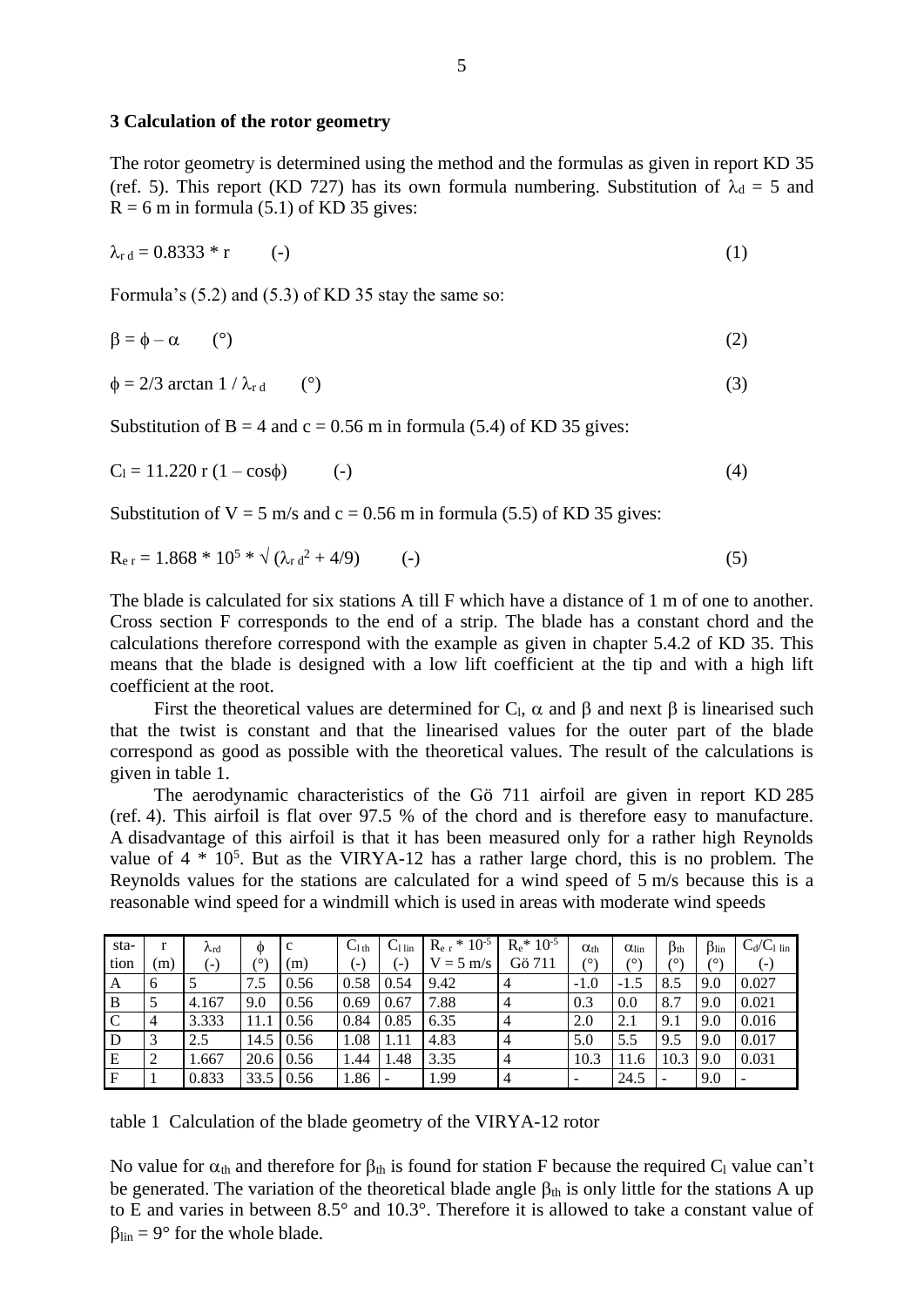#### **4 Determination of the**  $C_p$ **-** $\lambda$  **and the**  $C_q$ **-** $\lambda$  **curves**

The determination of the C<sub>p</sub>- $\lambda$  and C<sub>q</sub>- $\lambda$  curves is given in chapter 6 of KD 35. The average  $C_d/C_l$  ratio for the most important outer part of the blade is about 0.022. Figure 4.8 of KD 35 (for B = 4) and  $\lambda_{opt} = 5$  and  $C_d/C_l = 0.022$  gives  $C_p$ <sub>th</sub> = 0.48.

The blade is stalling at station F. For the calculation of the maximum  $C_p$  therefore not the whole blade length  $k = 5.6$  m is taken into account but only the part up to 0.5 m outside station F. This gives an effective blade length  $k' = 4.5$  m.

Substitution of  $C_{p \text{ th}} = 0.48$ , R = 6 m and effective blade length k' = 4.5 m in formula 6.3 of KD 35 gives  $C_{p \text{ max}} = 0.45$ .  $C_{q \text{ opt}} = C_{p \text{ max}} / \lambda_{opt} = 0.45 / 5 = 0.09$ . Substitution of  $\lambda_{opt} = \lambda_d = 5$  in formula 6.4 of KD 35 gives  $\lambda_{unl} = 8$ . The starting torque coefficient is calculated with formula 6.12 of KD 35 which is given by:

$$
C_{q\,\text{start}} = 0.75 \,^* B \,^* (R - \frac{1}{2}k) \,^* C_1 \,^* c \,^* k / \pi R^3 \tag{6}
$$

The blade angle is 9° for the whole blade. For a non rotating rotor, the angle of attack  $\alpha$  is therefore 90 $\degree$  - 9 $\degree$  = 81 $\degree$ . The aerodynamic characteristics for the Gö 711 aren't given for large angles of  $\alpha$  in KD 285. However, it is assumed that the estimated C<sub>1</sub>- $\alpha$  curve of the Gö 623 airfoil can be used for large values of  $\alpha$  which is given as figure 5.10 of KD 35 (ref. 6). For  $\alpha = 81^\circ$  it can be read that C<sub>l</sub> = 0.32. The whole blade is stalling during starting but the part of the blade behind the strip isn't very effective. Therefore, for k now the free blade length  $k = 5$  m is taken.

Substitution of B = 4, R = 6 m, k = 5 m, C<sub>1</sub> = 0.32 and c = 0.56 m in formula 6 gives that  $C_{q \text{ start}} = 0.0139$ . For the ratio between the starting torque and the optimum torque we find that it is  $0.0139 / 0.09 = 0.154$ . This is acceptable for a rotor with  $\lambda_d = 5$ .

The starting wind speed  $V_{start}$  of the rotor is calculated with formula 8.6 of KD 35 which is given by:

$$
V_{\text{start}} = \sqrt{(}
$$
 ( ( ())
$$
C_{q \text{ start}} * \frac{1}{2} \rho * \pi R^3
$$
 (7)

The generator has not yet been built and so the sticking torque  $Q_s$  isn't known. The generator has a very high pole number so there will be almost no fluctuation of the sticking torque because of clogging. So the sticking torque is mainly determined by the friction of the bearings and the seal on the generator shaft. Assume  $Q_s = 12$  Nm.

Substitution of  $Q_s = 12$  Nm,  $C_{q \text{ start}} = 0.0139$ ,  $\rho = 1.2$  kg/m<sup>3</sup> and R = 6 m in formula 7 gives that  $V_{start} = 1.5$  m/s. This is very low for a 4-bladed rotor with a design tip speed ratio  $\lambda_d = 5$  meant to be used in regions with moderate wind speeds.

In chapter 6.4 of KD 35 it is explained how rather accurate  $C_p$ - $\lambda$  and  $C_q$ - $\lambda$  curves can be determined if only two points of the  $C_p$ - $\lambda$  curve and one point of the  $C_q$ - $\lambda$  curve are known. The first part of the  $C_q$ - $\lambda$  curve is determined according to KD 35 by drawing an S-shaped line which is horizontal for  $\lambda = 0$ . Kragten Design developed a method with which the value of  $C_q$  for low values of  $\lambda$  can be determined (see report KD 97 ref. 6). With this method, it can be determined that the C<sub>q</sub>- $\lambda$  curve is about straight and horizontal for low values of  $\lambda$  if a Gö 623 or Gö 711 airfoil is used. A scale model of a three bladed rotor with constant chord and blade angle and with a design tip speed ratio  $\lambda_d = 6$  has been measured in the wind tunnel already on 20-11-1980. It has been found that the maximum  $C_p$  was more than 0.4 and that the C<sub>q</sub>- $\lambda$  curve for low values of  $\lambda$  was not horizontal but somewhat rising. This effect has been taken into account and the estimated  $C_p$ - $\lambda$  and  $C_q$ - $\lambda$  curves for the VIRYA-12 rotor are given in figure 2 and 3.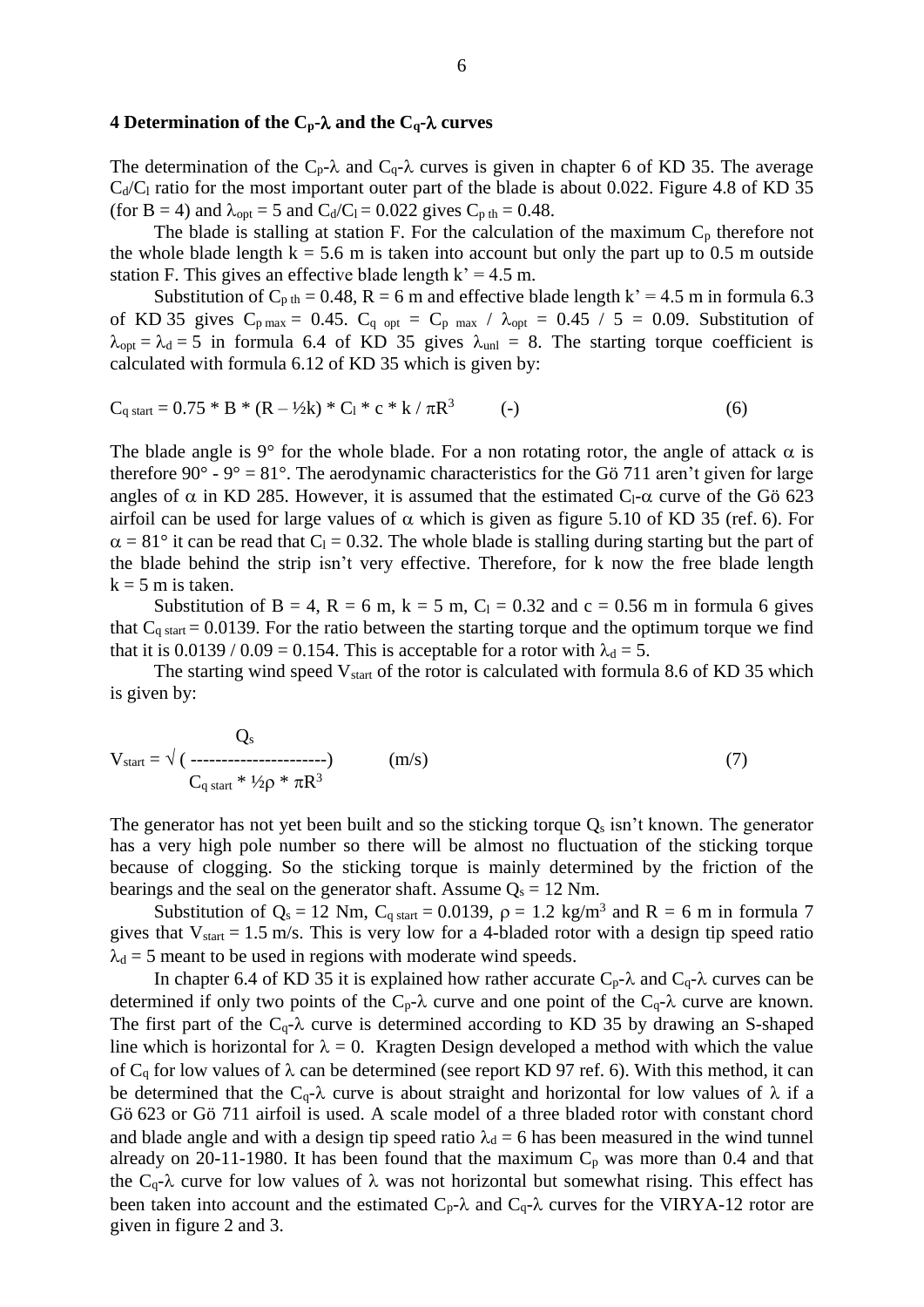

fig. 2 Estimated  $C_p$ - $\lambda$  curve for the VIRYA-12 rotor for the wind direction perpendicular to the rotor ( $\delta = 0^{\circ}$ )



fig. 3 Estimated  $C_q$ - $\lambda$  curve for the VIRYA-12 rotor for the wind direction perpendicular to the rotor ( $\delta = 0^{\circ}$ )

#### **5 Determination of the P-n curves and the optimum cubic line**

The determination of the P-n curves of a windmill rotor is described in chapter 8 of KD 35. One needs a  $C_p$ - $\lambda$  curve of the rotor and the characteristics of the safety system together with the formulas for the power P and the rotational speed n. The  $C_p$ - $\lambda$  curve is given in figure 2.

The characteristics of the safety system are derived in chapter 3 of KD 439 for a design wind speed  $V_d = 8$  m/s. This means that the rotor starts yawing around the horizontal axis at a wind speed of 8 m/s. In figure 8, 9 and 10 of KD 439 it can be seen that the rotational speed, the thrust, the torque and the power are about maximal for a wind speed of 10 m/s. So a wind speed of 10 m/s is the rated wind speed  $V_{\text{rated}}$ . In figure 7 of KD 439 it can be seen that the yaw angle  $\delta$  is about 30° for V = 10 m/s and that the yaw angle for V = 9 m/s is about 20°.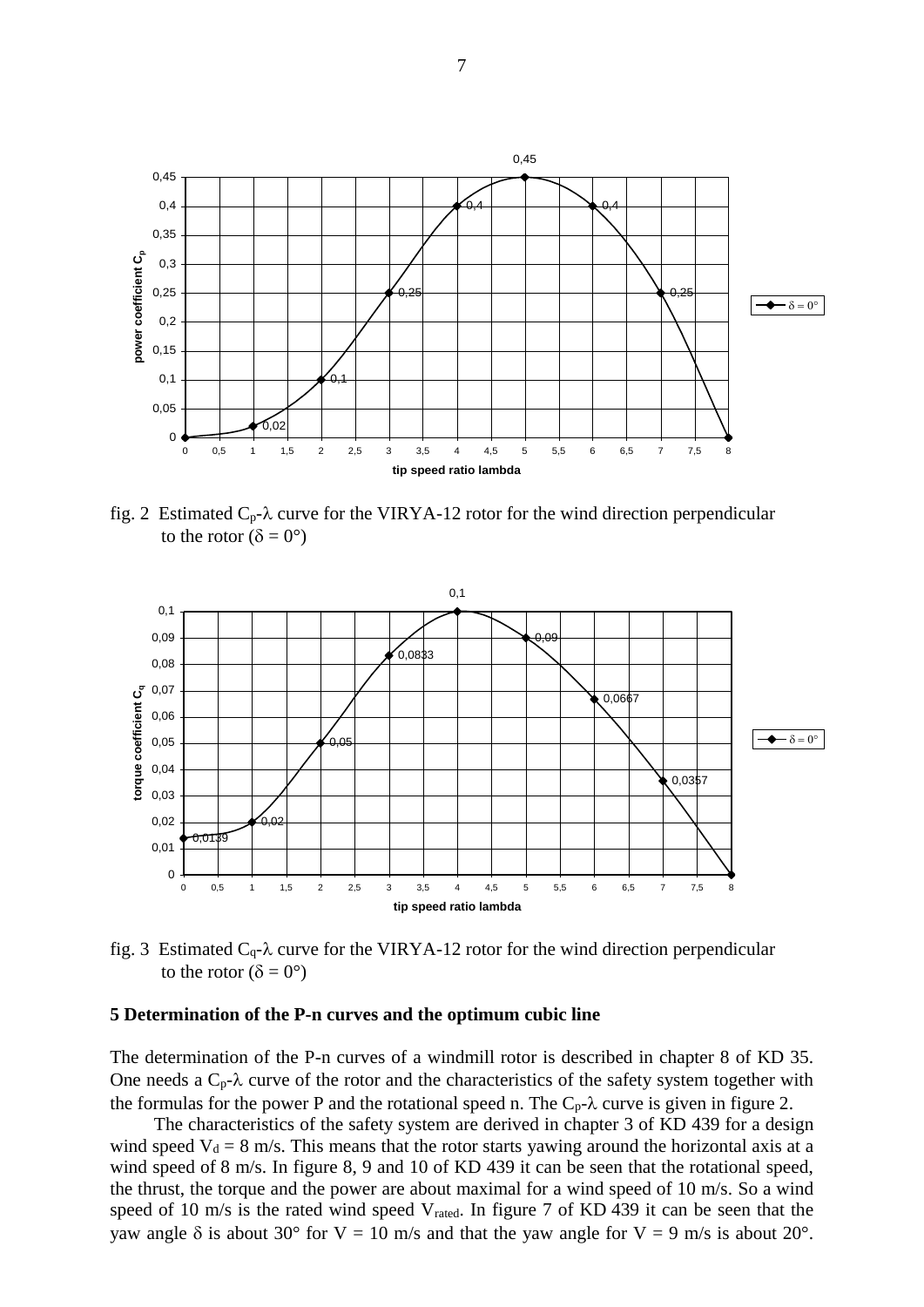So the P-n curves of the rotor are determined for wind speeds up to 8 m/s for the rotor perpendicular to the wind, for V = 9 m/s for a yaw angle  $\delta = 20^{\circ}$  and for V = 10 m/s for a yaw angle  $\delta = 30^\circ$ .

The P-n curves are used to check the matching with the  $P_{mech}$ -n curve of the generator for a certain gear ratio i (the VIRYA-12 has no gearing so  $i = 1$ ). Because we are especially interested in the domain around the optimal cubic line and because the P-n curve for low values of  $\lambda$  appear to lie very close to each other, the P-n curves are not determined for low values of  $\lambda$ . The P-n curves are determined for wind the speeds 3, 4, 5, 6, 7, 8, 9 and 10 m/s. Substitution of  $R = 6$  m in formula 7.1 of KD 35 gives:

$$
n = 1.5915 * \lambda * \cos\delta * V \qquad (rpm)
$$
 (8)

Substitution of  $p = 1.2$  kg / m<sup>3</sup> and R = 6 m in formula 7.10 of KD 35 gives:

$$
P = 67.858 * Cp * cos3δ * V3
$$
 (W) (9)

The P-n curves are determined for  $C_p$  values belonging to  $\lambda$  is 2, 3, 4, 5, 6, 7 and 8 (see figure 2). For a certain wind speed, for instance  $V = 3$  m/s, related values of  $C_p$  and  $\lambda$  are substituted in formula 8 and 9 and this gives the P-n curve for that wind speed. The result of the calculations is given in table 2.

|   |             | $V = 3$ m/s          |      | $V = 4$ m/s          |      | $V = 5$ m/s          |      | $V = 6$ m/s        |      | $V = 7$ m/s          |       | $V = 8$ m/s          |       | $V = 9$ m/s           |                  | $V = 10$ m/s          |                 |
|---|-------------|----------------------|------|----------------------|------|----------------------|------|--------------------|------|----------------------|-------|----------------------|-------|-----------------------|------------------|-----------------------|-----------------|
|   |             | $\delta = 0^{\circ}$ |      | $\delta = 0^{\circ}$ |      | $\delta = 0^{\circ}$ |      | $\delta = 0^\circ$ |      | $\delta = 0^{\circ}$ |       | $\delta = 0^{\circ}$ |       | $\delta = 20^{\circ}$ |                  | $\delta = 30^{\circ}$ |                 |
| π | $\sim$<br>◡ | n(rpm)               | P(W) | n(rpm)               | P(W) | n (rpm)              | P(W) | $n$ (rpm)          | P(W) | n (rpm)              | P(W)  | $n$ (rpm)            | P(W)  | $n_{\delta}$ (rpm)    | $P_{\delta}$ (W) | $n_{\delta}$ (rpm)    | $P_{\delta}(W)$ |
|   | 0.1         | 9.5                  | 183  | 12.7                 | 434  | 15.9                 | 848  | 19.1               | 1466 | 22.3                 | 2328  | 25.5                 | 3474  | 26.9                  | 4105             | 27.6                  | 4408            |
|   | 0.25        | 14.3                 | 458  | 19.1                 | 1086 | 23.9                 | 2121 | 28.6               | 3664 | 33.4                 | 5819  | 38.2                 | 8686  | 40.4                  | 10262            | 41.3                  | 11019           |
| 4 | 0.4         | 19.1                 | 733  | 25.5                 | .737 | 31.8                 | 3393 | 38.2               | 5863 | 44.6                 | 9310  | 50.9                 | 13897 | 53.8                  | 16419            | 55.1                  | 17630           |
|   | 0.45        | 23.9                 | 824  | 31.8                 | 1954 | 39.8                 | 3817 | 47.7               | 6596 | 55.                  | 10474 | 63.7                 | 15634 | 67.3                  | 18471            | 68.9                  | 19834           |
| 6 | 0.4         | 28.6                 | 733  | 38.2                 | 1737 | 47.7                 | 3393 | 57.3               | 5863 | 66.8                 | 9310  | 76.4                 | 13897 | 80.8                  | 16419            | 82.7                  | 17630           |
|   | 0.25        | 33.4                 | 458  | 44.6                 | 1086 | 55.7                 | 2121 | 66.8               | 3664 | 78.0                 | 5819  | 89.1                 | 8686  | 94.2                  | 10262            | 96.5                  | 11019           |
| 8 | ιU          | 38.2                 |      | 50.9                 |      | 63.7                 |      | 76.4               |      | 89.1                 |       | 101.9                |       | 107.7                 | Ю                | 10.3                  |                 |

table 2. Calculated values of n and P as a function of  $\lambda$  and V for the VIRYA-12 rotor

The calculated values for n and P are plotted in figure 4. The optimum cubic line which can be drawn through the tops of the P-n curves, is also given in figure 4.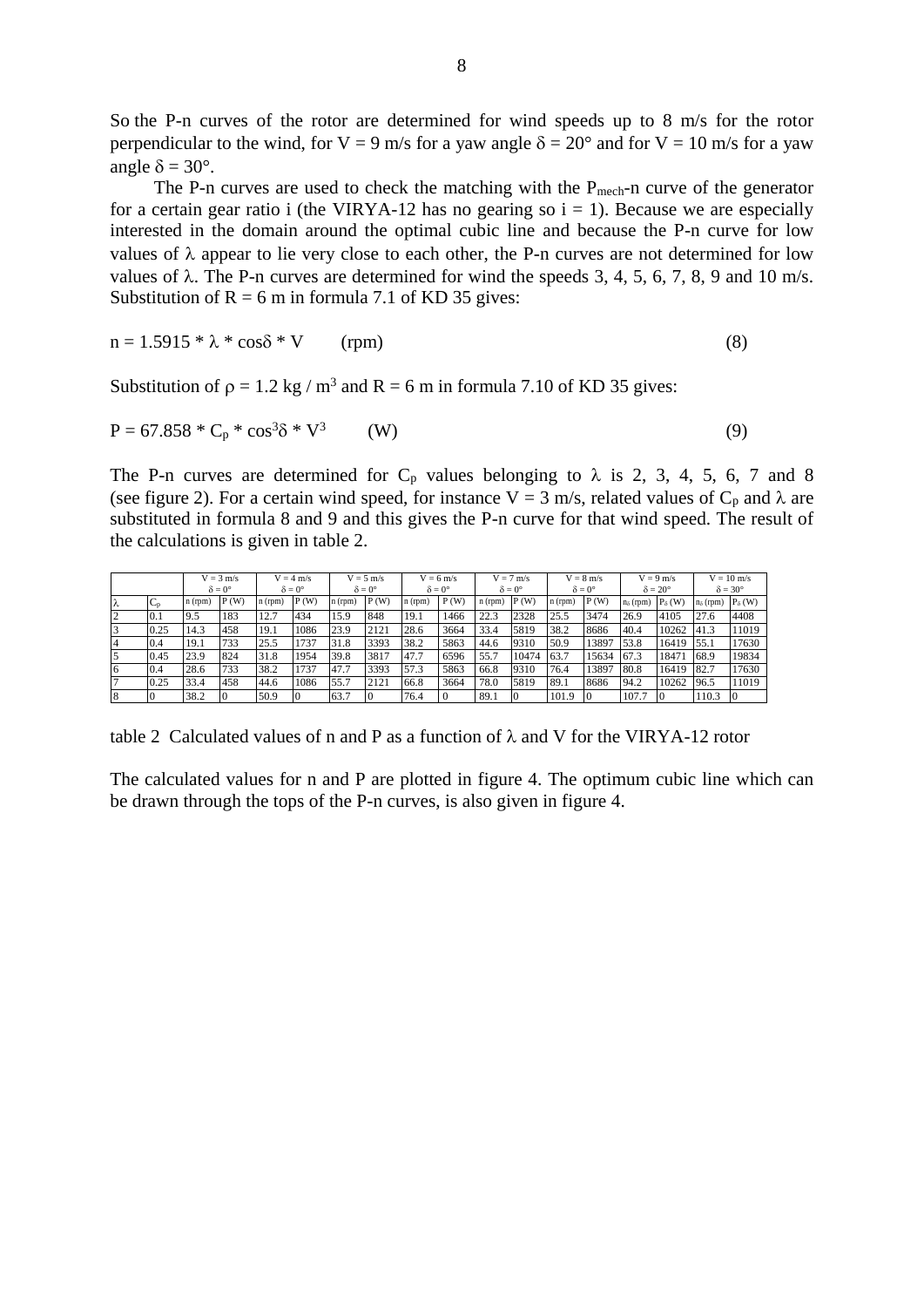

fig. 4 P-n curves of the VIRYA-12 rotor, optimum cubic line,  $P_{el}$ -n curve for the assumption that the optimum cubic line is followed and that the total efficiency of the generator and the inverter is 0.8.

#### **6 Estimation of the generator characteristics and the Pel-V curve**

The PM-generator has not yet been designed, built and tested, so the generator characteristics are not yet known. However, I have built and tested several other PM-generators and it can be expected that the generator efficiency is at least 85 % or a factor 0.85. The alternating 3-phase current is rectified and grid connected by a 3-phase inverter. It is assumed that the inverter can be programmed such that the optimum cubic line of the rotor is followed. It is also assumed that the total efficiency of the rotor, the rectifier and the inverter is 0.8 for all working points. For this assumption, the P<sub>el</sub>-n curve can be determined by multiplying the P-values of the optimum cubic line by a factor 0.8. The estimated  $P_{el}$ -n curve is also given in figure 4.

The working point for a certain wind speed is the point of intersection of the P-n curve of the rotor for that wind speed with the optimum cubic line. So it is the point of intersection of the optimum cubic line with the P-n curve of the rotor for that wind speed if the optimum cubic line is followed. The electrical power for a certain wind speed is found by going down vertically from the working point until the  $P_{el}$ -n curve is crossed. The values of  $P_{el}$  have been determined this way for wind speeds up to 10 m/s and are given in the  $P_{el}$ -V curve of figure 7. It is assumed that Pel for higher wind speeds than 10 m/s is the same as the value for  $V = 10$  m/s.

The rated electrical power is almost 16 kW at a wind speeds of 10 m/s and higher which is very good for a windmill with a rotor diameter of 12 m and a design wind speed of 8 m/s. If the generated energy is used to power a heat pump, about four times more heat is generated than the input electrical power. So even at moderate wind speeds, a substantial amount of heat will be generated by the VIRYA-12.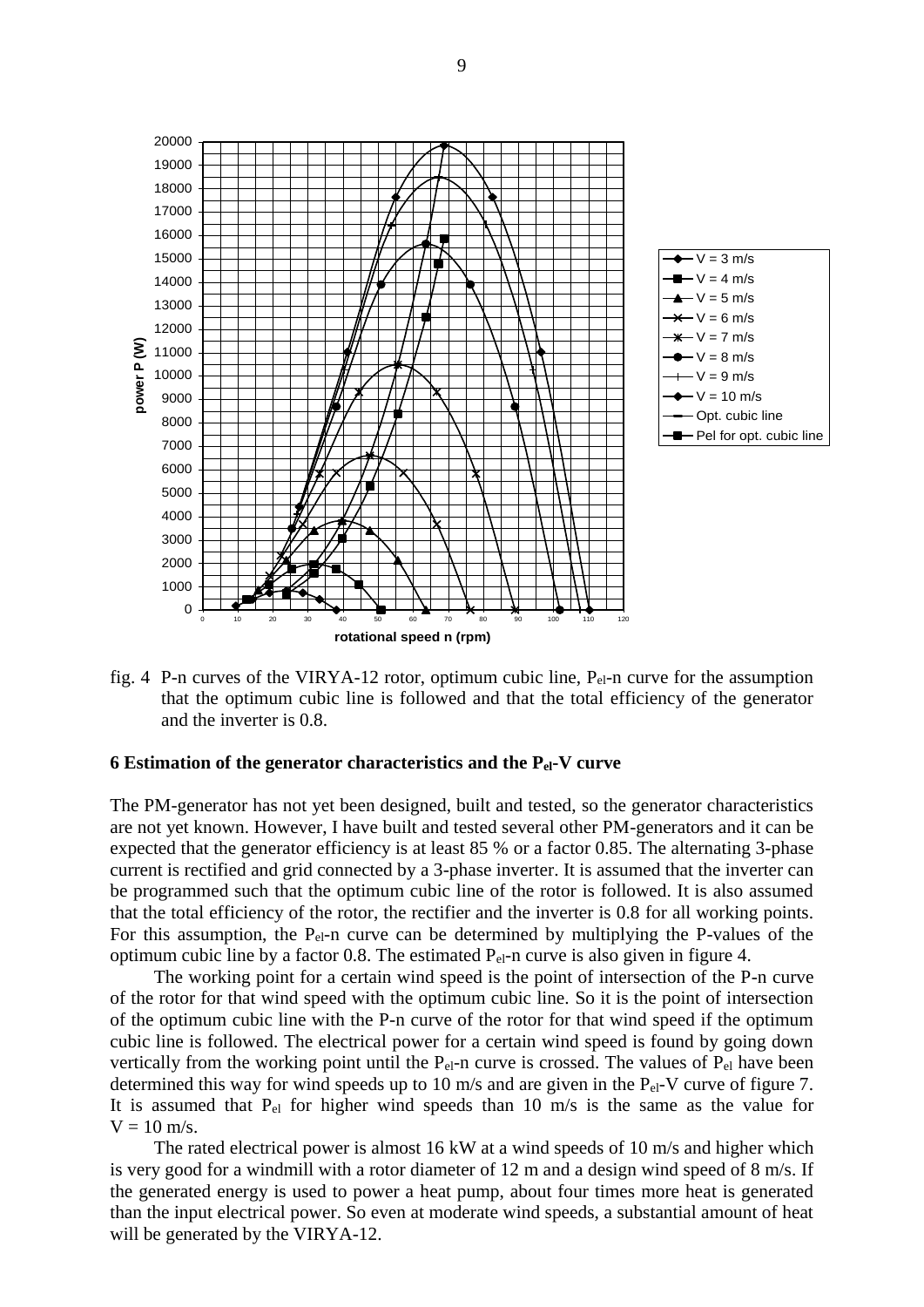It is expected that the inverter needs a minimum input voltage to function. So the rotor must have a certain minimal rotational speed. This speed isn't known but at the moment it is supposed that the voltage is too low for wind speeds below 3 m/s. This means that the little energy available in wind speeds below 3 m/s can't be captured. So this is the reason why the  $P_{el}-V$  curve starts suddenly with  $P_{el} = 659$  W at  $V = 3$  m/s. The critical voltage may lie lower and if this is the case, the  $P_{el}-V$  curve starts at a lower wind speed. In chapter 4 it was calculated that the starting wind speed is only 1.5 m/s which is much lower than 3 m/s. So the rotor will turn almost always but it will generate no power for  $1.5 < V < 3$  m/s.

The Pel-V curve is valid for constant wind speeds and not for average wind speeds. The output for a certain average wind speed is larger than for a certain constant wind speed. This can be demonstrated as follows. Assume we have a constant wind speed of 5 m/s. In the  $P_{el}$ -V curve it can be read that  $P_{el} = 3054$  W. Assume we have a wind speed of 3 m/s for one hour and of 7 m/s for one hour. So the average wind speed is 5 m/s. The power for  $V = 3$  m/s is 659 W. The power for  $V = 7$  m/s is 8379 W. The average power is (659 + 8379) / 2 = 4519 W. This is 1465 W more or a factor  $4519 / 3054 = 1.48$  higher than for a constant wind speed of 5 m/s.



fig. 7 Pel-V curve for an inverter load such that the optimum cubic line is followed for  $3 \text{ m/s} < V < 10 \text{ m/s}$ 

The P<sub>mech</sub>-n, the P<sub>el</sub>-n curves as given in figure 4 and the P<sub>el</sub>-V as given in figure 7 are estimated and not measured. Measured characteristics are more accurate than estimated characteristics. So to be sure that an acceptable matching is realised for the chosen generator, it is necessary to build one and to test it at a large test rig with which it is possible to also measure the torque Q. One should also select and buy an inverter and measure the real electrical output for grid connection. Finally a complete windmill has to be built and tested with the correct load.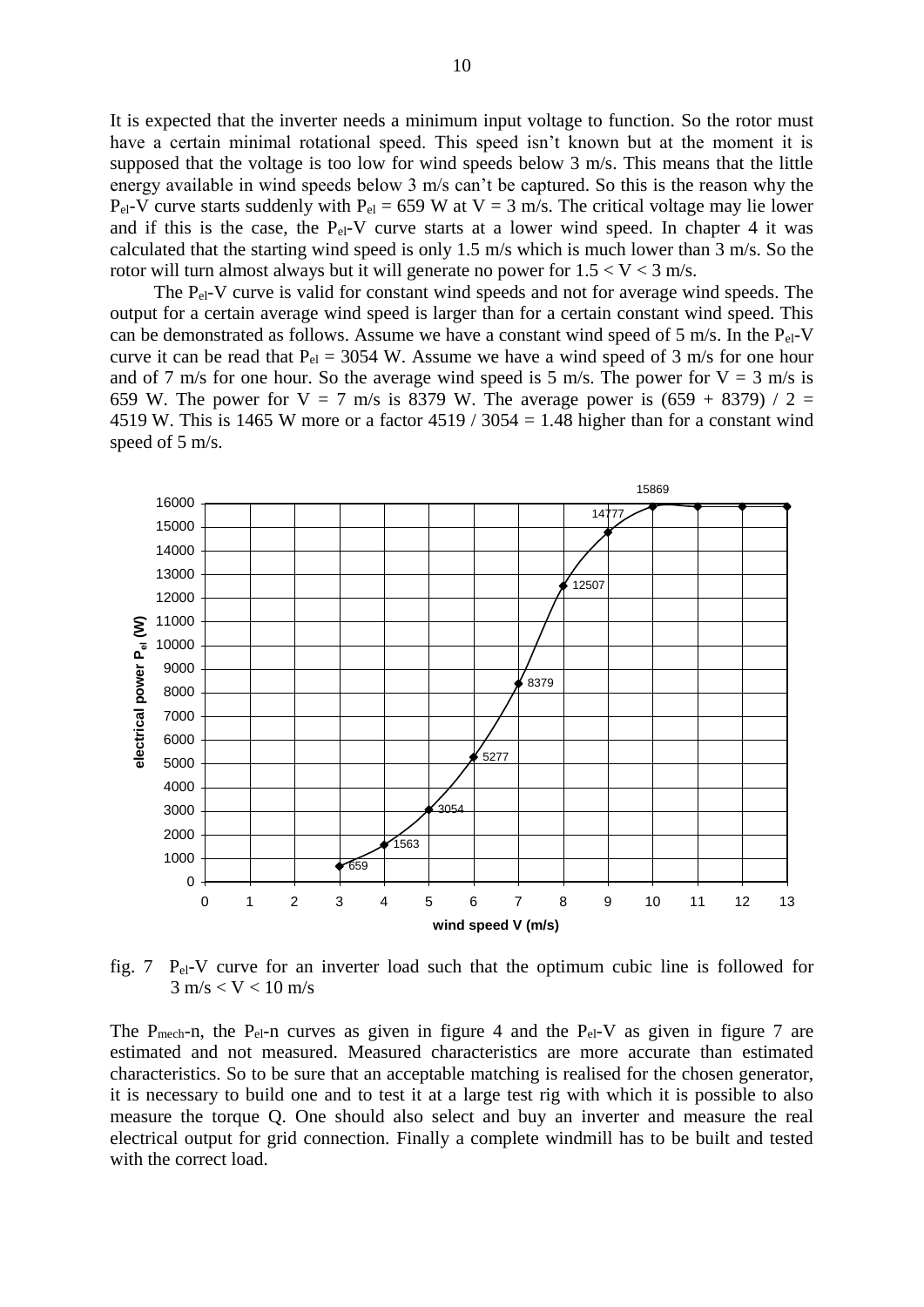It might be possible to use the rotor as a brake to stop the rotor. To verify if this is possible at any wind speed, one should also measure the P-n curve for short-circuit. Short-circuit in delta gives a higher maximum torque than for short-circuit in star because higher harmonic currents can circulate in the winding for short-circuit in delta. Short-circuit in delta is the same as short-circuit in star if the star point is short-circuited too. The short-circuit switch should be mounted at the tower foot to minimise a voltage drop over the lines. So apart from the three phase wires, an extra cable must be used in between the star point and the short-circuit switch.

Building of a prototype of the VIRYA-12 with the chosen PM-generator is only possible if a composite drawing is made and if detailed drawings are available but I won't make them. So only companies with enough engineering and manufacturing capacity should start with the VIRYA-12. The VIRYA-12 is certainly not a windmill which can be built by an amateur.

### **7 Checking if the wind turbine is large enough for the project**

The project with 30 new houses (see ref. 1) is situated in Boskant which is a part of Sint-Oedenrode which is a part of Meierijstad. The average yearly wind speed in Boskant is about 4 m/s at a height of 10 m in open terrain. The average wind speed during the winter month December is higher than the average yearly wind speed. Assume that the average wind speed in December is 5 m/s at a height of 10 in open terrain. The VIRYA-12 will get a tower with a height of 24 m but it will be surrounded with houses and trees. Assume that the average wind speed at a height of 24 m is 6 m/s during December. The output at a certain average wind speed is higher than at the same constant wind speed. Therefore it is assumed that the P<sub>el</sub>-V curve can be read at  $V = 6.5$  m/s for an average wind speed of 6 m/s in December. In figure 7 it can be seen that  $P_{el} = 6900$  W for  $V = 6.5$  m/s. It is assumed that this power is divided evenly in between the 30 new houses and the one existing house (if every house has taken an equal share in the output of the wind turbine). So every house gets an average power of  $6900 / 31 = 222$  W from the wind turbine in December.

The plan contains 28 new houses which have a width of 6 m and a depth of 11 m and two bigger new houses. In chapter 6 of the report ref. 1 it was calculated that the heat loss of the 28 houses is about 1800 W in December. If a heat pump with a COP of 4 is used, this means that the required electrical power is  $1800 / 4 = 450$  W.

On the website: [www.essent.nl](http://www.essent.nl/) it is given that one 300 W peak solar panel has a yearly output of about 260 kWh. So the yearly output of 33 solar panels is  $33 * 260 = 8580$  kWh. December is the month with the lowest output for solar panels and it is given that only 2 % of the yearly output is generated for this month. So the output in December is  $0.02 * 8580 =$ 172 kWh. December has 31 days so  $31 * 24 = 744$  hours. So the average power in December is  $172 / 744 = 0.231$  kW = 231 W. So the shortage is  $450 - 231 = 219$  W for December. The output of the wind turbine is about 222 W for each house and so the wind turbine is just large enough for December if the assumed wind speeds and the estimated  $P_{el}$ -V curve are correct.

The output of the solar panels is 3 % for January and 5 % for February. So for these months, the output of the solar panels is respectively 257 W and 429 W. The output of the wind turbine will be about the same as for December and so there will be no shortage of power for these months. The output of the solar panels for the other months is much higher and the outside temperature is also higher so the heat loss of the house is less. So for all months except December there will be a positive output of the windmill and the solar panels together which can be used for other energy consumers or which can be fed into the grid.

The calculation is based on average powers. The houses have a large warmth capacity and fluctuation of the input power will result in only small fluctuations of the internal temperature. However, if there are long periods in December for which there is almost no sun or wind energy it will still be required to extract energy from the grid. But the risk that this is necessary, is much smaller if one VIRYA-12 wind turbine is added than if the houses have only solar panels.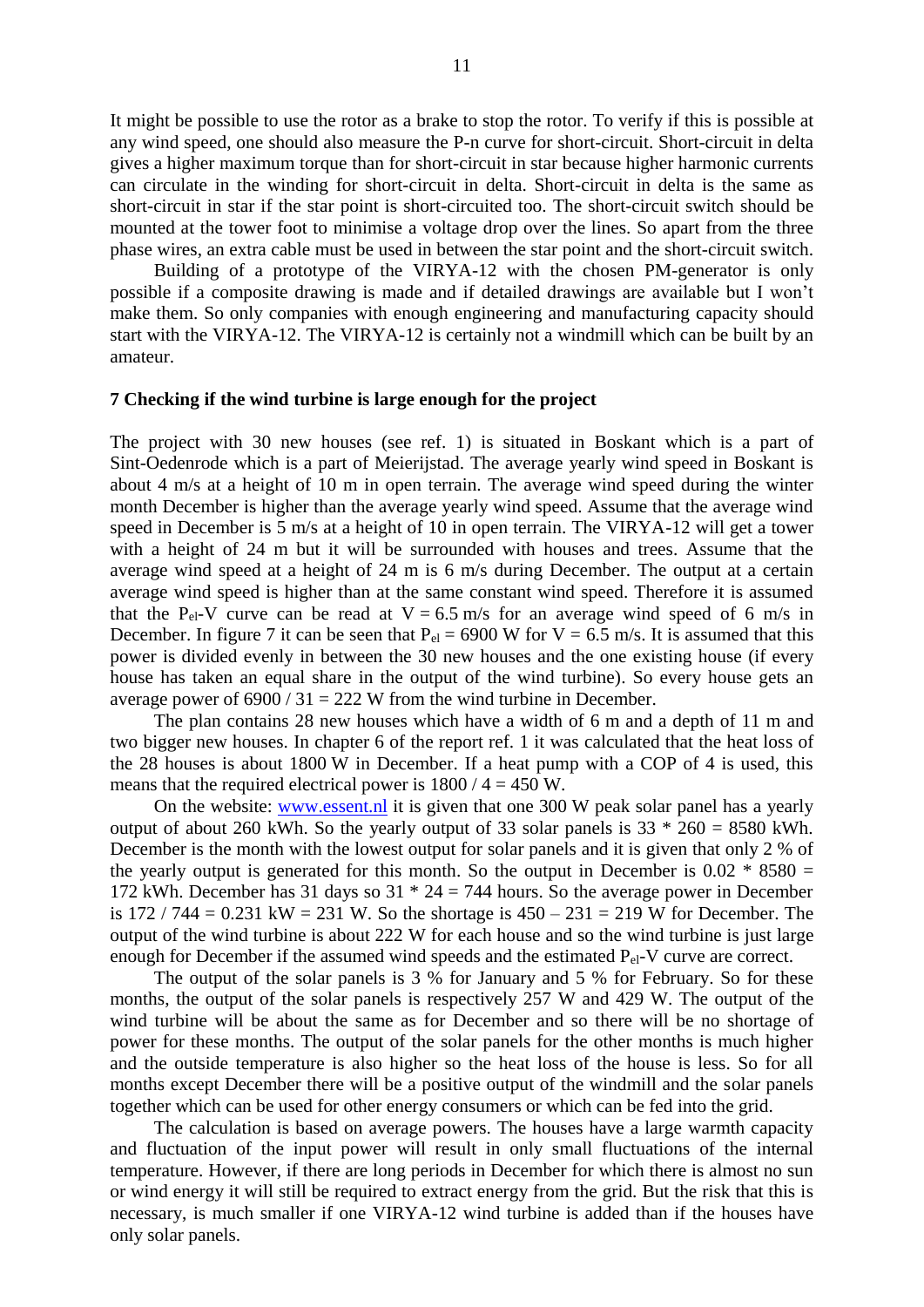## **8 Description of the PM-generator**

The maximum torque level of a rotor with a diameter of 12 m and a design tip speed ratio of 5 is very high at a wind speed of 10 m/s. It can be calculated that it is 2748 Nm. So this requires a direct drive PM-generator with a very large armature volume. It was already chosen to make the generator from the largest 6-pole standard asynchronous motor frame size 355 because this frame size has a shaft diameter of 100 mm. The 6-pole motor has the largest inside diameter of the stator so therefore a 6-pole motor is chosen. It is also chosen to use a stator stamping of manufacture Kienle & Spiess (website: [www.kienle-spiess.de\)](http://www.kienle-spiess.de/).

The outside diameter of the stator stamping is 580 mm. The inside diameter of the stator stamping is 425 mm. The length of the stator stamping depends on the nominal power. It is 470 mm for the 160 kW version and 550 mm for the 200 kW version. The length of the stator stamping is chosen 550 mm so this gives the largest armature volume which is possible. The stator has 72 slots in which the coils are laid. The stator will get a special winding.

The armature will be provided with 68 poles. The 34 north poles will be formed by neodymium magnets. The 34 south poles will be formed by the remaining material left in between the north poles.

I have designed several PM-generators with a high pole number. A rather big 34-pole PM-generator for the VIRYA-5 is described in chapter 6, figure 5 of public report KD 622 (ref. 7). This generator has a stator with 36 slots. 18 coils can be laid in 36 slots and therefore every phase has six coils. The coils are mounted in two bundles of three coils. If a north pole is just opposite to the middle coil of one bundle, a south pole will be just opposite to the middle of the other coil bundle. All coils have the same winding direction but the coil bundles have to be connected to each other such that the direction of the current in one coil bundle is opposite the direction of the current in the other one. It can be calculated that this generator has 612 preference positions per revolution which is very high and almost no fluctuation of the sticking torque will therefore be felt.

A generator with a 68-pole armature and a stator with 72 slots can be seen as doubling all aspects of a generator with a 34-pole armature and a stator with 36 slots. So this generator will have four bundles of three coils for each phase and it will have  $2 * 612 = 1224$  preference positions per revolution.

The air gap in between armature and stator is chosen 0.5 mm. So the armature diameter is 424 mm. The armature pole pitch is  $\pi$  \* 424 / 68 = 19.59 mm. The width of the magnets must be somewhat smaller than the armature pole pitch because there must be a certain distance in between the poles. It is chosen to use neodymium magnets size 40 \* 18 \* 10 mm. These magnets are supplied by the Polish supplier Enes website: [www.enesmagnets.pl.](http://www.enesmagnets.pl/) The quality is N38. The current price including 23 % VAT is  $\epsilon$  3.11 if at least 150 magnets are ordered.

The armature length is chosen 560 mm so the armature juts out 5 mm at each side of the stator stamping. Thirty-four, 18 mm wide and 10.2 mm deep grooves are made in the armature under an angle of  $360 / 34 = 10.588$ °. Fourteen magnets are glued in each groove so totally  $14 * 34 = 476$  magnets are needed for one armature. So the total magnet costs are about 476  $*$  3.11 =  $\epsilon$  1480 excluding mailing costs and about  $\epsilon$  1500 including mailing costs. This seems acceptable for such a big PM-generator.

A 6.2 mm deep and 1.5 mm wide groove is made at each side of the magnet groove. This makes that the width of a south pole, which is formed by the remaining material in between the grooves is also about 18 mm. These 1.5 mm grooves prevent direct magnetic short-circuit in between the sides of the magnets.

The procedure how to determine the wire thickness and the number of turns per coil is described in chapter 6 of report KD 622. As the generator is very big, it will be very difficult to measure it for the correct load and for the low rotational speeds for which it is used in the VIRYA-12 wind turbine. So one needs special skills to develop this generator.